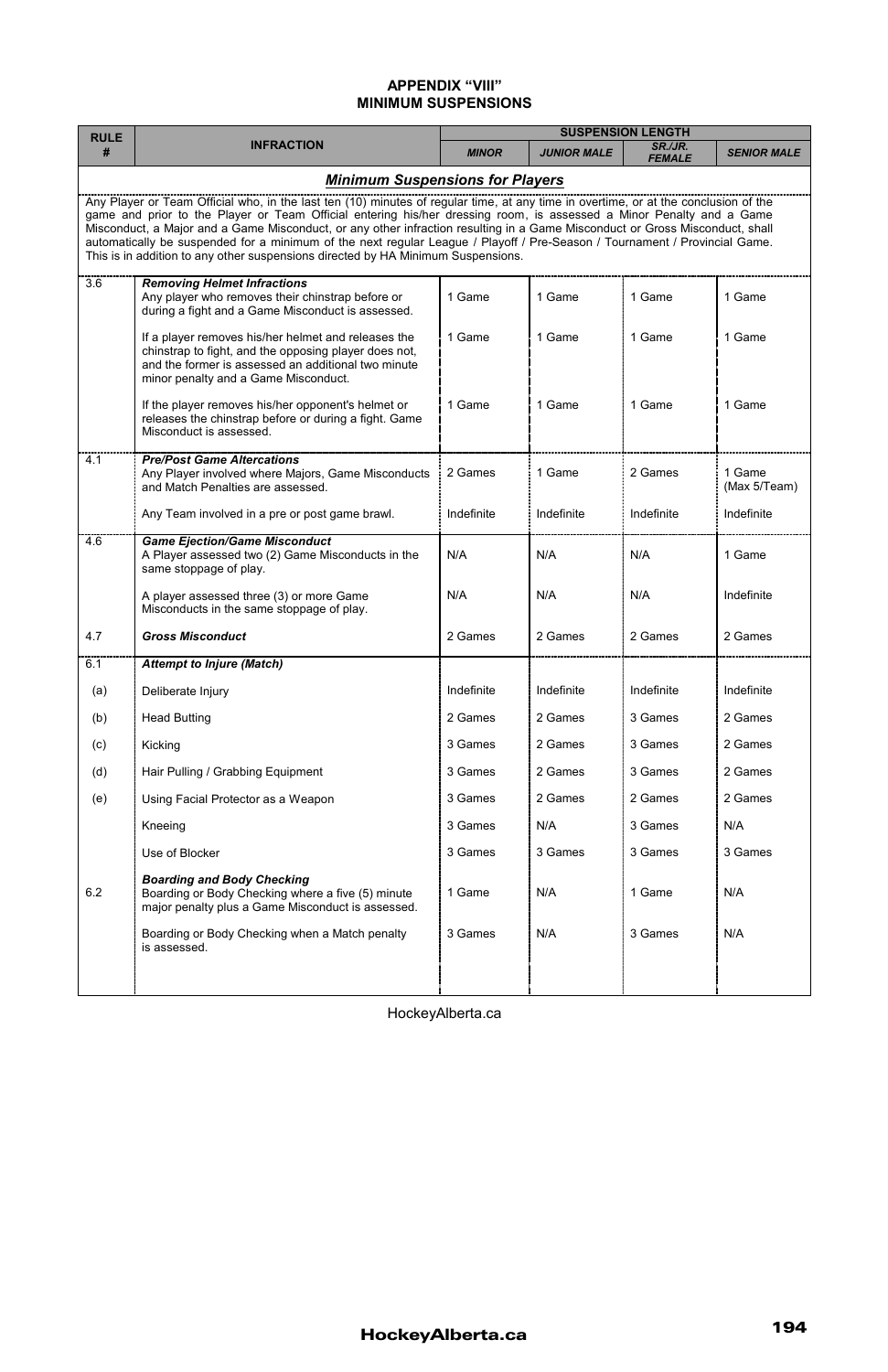| <b>RULE</b><br># | <b>INFRACTION</b>                                                                                                                                                                                                                                                                                   | <b>SUSPENSION LENGTH</b>     |                                 |                                 |                                 |
|------------------|-----------------------------------------------------------------------------------------------------------------------------------------------------------------------------------------------------------------------------------------------------------------------------------------------------|------------------------------|---------------------------------|---------------------------------|---------------------------------|
|                  |                                                                                                                                                                                                                                                                                                     | <b>MINOR</b>                 | <b>JUNIOR MALE</b>              | SR./JR.<br><b>FEMALE</b>        | <b>SENIOR MALE</b>              |
| 6.3              | Charging<br>Charging where a five (5) minute major penalty plus a<br>Game Misconduct is assessed.                                                                                                                                                                                                   | 1 Game                       | N/A                             | 1 Game                          | N/A                             |
|                  | Charging when a Match penalty is assessed.                                                                                                                                                                                                                                                          | 3 Games                      | N/A                             | 3 Games                         | N/A                             |
| 6.4              | <b>Checking from Behind</b><br>Checking from behind where a five (5) minute major<br>penalty plus a Game Misconduct is assessed.                                                                                                                                                                    | 1 Game                       | 1 Game                          | 1 Game                          | 1 Game                          |
|                  | Checking from behind when Match penalty is<br>assessed.                                                                                                                                                                                                                                             | 4 Games                      | 4 Games                         | 4 Games                         | 2 Games                         |
| 6.5              | <b>Head Contact</b><br>Head Contact where a five (5) minute major penalty<br>plus a Game Misconduct is assessed.                                                                                                                                                                                    | 1 Game                       | 1 Game                          | 1 Game                          | 1 Game                          |
|                  | Head Contact when Match penalty is assessed.                                                                                                                                                                                                                                                        | 4 Games                      | 4 Games                         | 4 Games                         | 2 Games                         |
| 6.6              | <b>Elbowing and Kneeing</b><br>Elbowing or Kneeing where a five (5) minute major<br>penalty plus a Game Misconduct is assessed.                                                                                                                                                                     | 1 Game                       | N/A                             | 1 Game                          | N/A                             |
| 6.7              | <b>Fighting</b>                                                                                                                                                                                                                                                                                     |                              |                                 |                                 |                                 |
|                  | Any player who engages in their 1 <sup>st</sup> fight in a season.<br>Game Misconduct is assessed.                                                                                                                                                                                                  | 1 Game                       | N/A                             | 1 Game                          | N/A                             |
|                  | Any player who engages in their 2nd fight in a season.<br>Game Misconduct is assessed.                                                                                                                                                                                                              | 2 Games                      | N/A                             | 2 Games                         | N/A                             |
|                  | Any player who engages in their 3rd fight in a season.<br>Game Misconduct is assessed.                                                                                                                                                                                                              | Indefinite                   | 1 Game                          | Indefinite                      | 1 Game                          |
|                  | Any player who engages in their 4 <sup>th</sup> fight in a season.<br>Game Misconduct is assessed.                                                                                                                                                                                                  | N/A                          | 2 Games                         | N/A                             | 2 Games                         |
|                  | Any player who engages in their 5 <sup>th</sup> fight in a season.<br>Game Misconduct is assessed.                                                                                                                                                                                                  | N/A                          | 3 Games                         | N/A                             | 3 Games                         |
|                  | Any player who engages in their 6 <sup>th</sup> fight in a season.<br>Game Misconduct is assessed.                                                                                                                                                                                                  | N/A                          | Indefinite                      | N/A                             | Indefinite                      |
|                  | Instigator or Aggressor of a Fight.<br>First Offence<br>Second Offence<br>Third Offence                                                                                                                                                                                                             | 1 Game<br>2 Games<br>3 Games | Game Misc.<br>1 Game<br>3 Games | Game Misc.<br>1 Game<br>3 Games | Game Misc.<br>1 Game<br>3 Games |
|                  | Any Player wearing a ring or rings, tape or any other<br>material on his/her hands who becomes involved in a<br>fight and who uses such to gain an advantage or to<br>inflict punishment and/or injury shall be assessed a<br>Match Penalty in addition to any other penalties<br>he/she may incur. | 2 Games                      | 2 Games                         | 2 Games                         | 2 Games                         |
|                  | Third man in a fight that is assessed a Game<br>Misconduct.                                                                                                                                                                                                                                         | 2 Games                      | 1 Game                          | 2 Games                         | 1 Game                          |
|                  | Any Player receiving a fighting major and Game<br>Misconduct penalty which is a result of a second or<br>subsequent fight during the same stoppage of play.                                                                                                                                         | 2 Game                       | 1 Game                          | 2 Games                         | 1 Game                          |
|                  |                                                                                                                                                                                                                                                                                                     |                              |                                 |                                 |                                 |